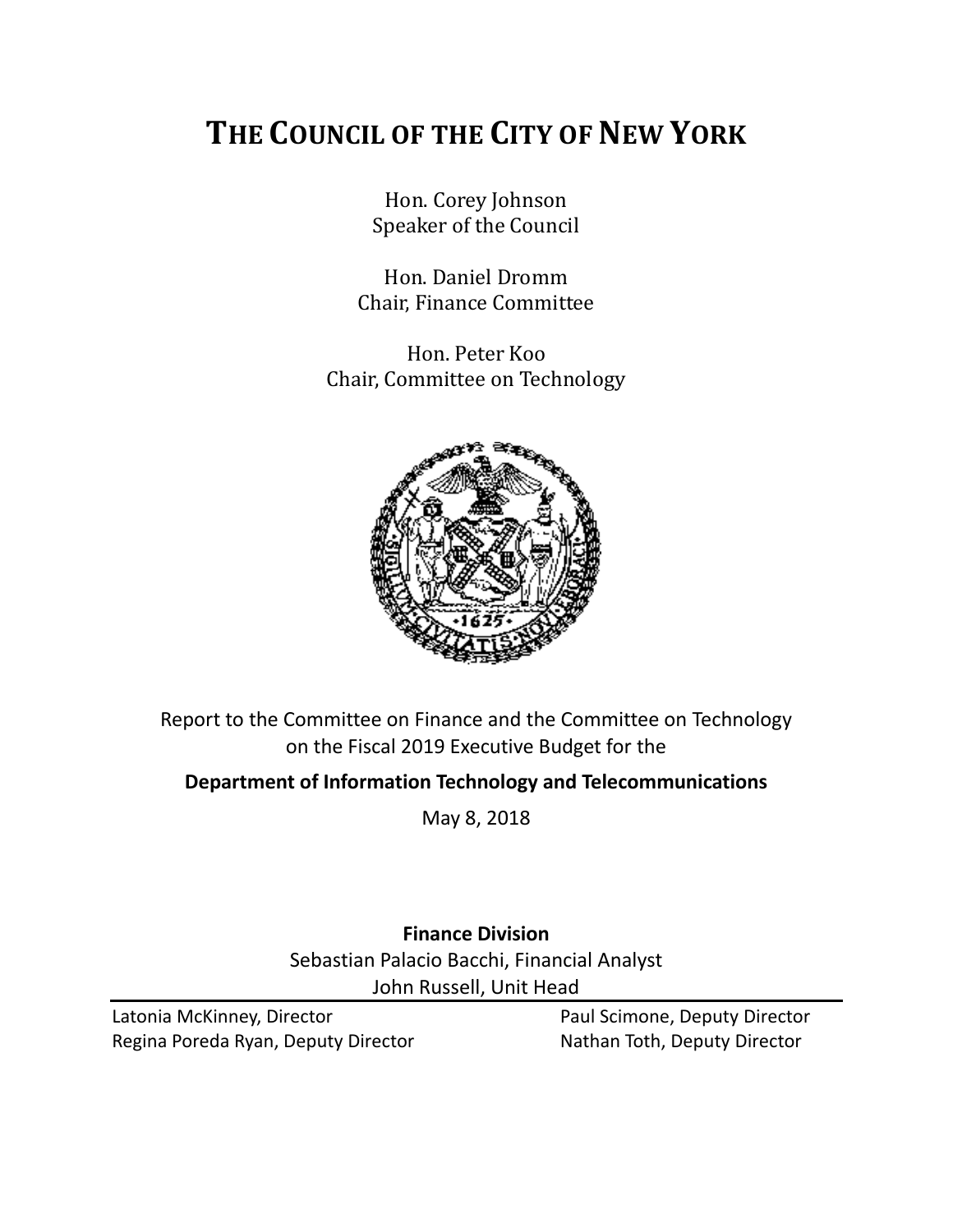# Executive Budget Overview

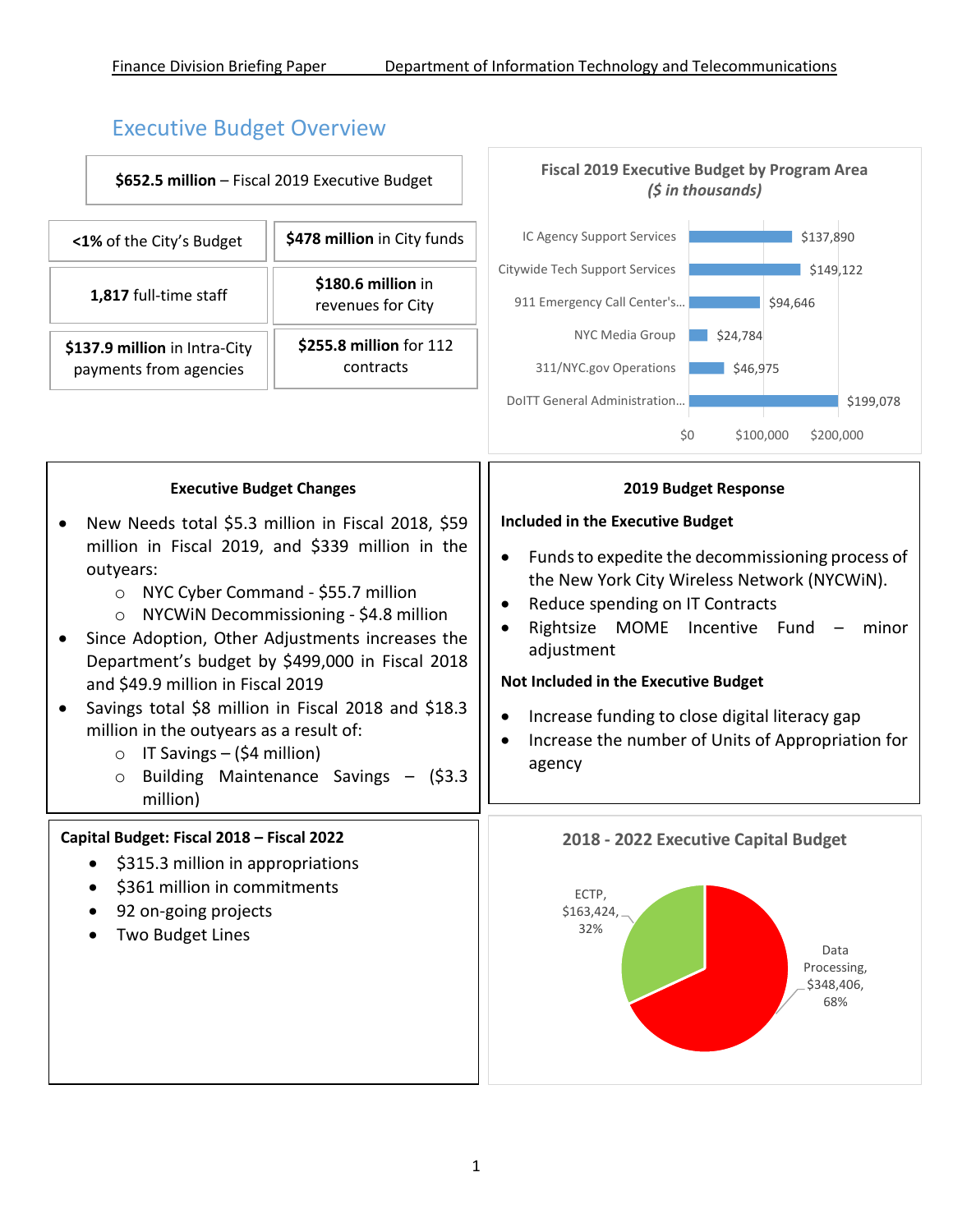### Department of Information Technology and Telecommunications Overview

This report presents a review of the Department of Information Technology and Telecommunications (DoITT) Fiscal 2019 Executive Budget. The section below presents an overview of the Department's budget and how it has changed during the course of Fiscal 2018, followed by a review of the significant budget actions introduced in the Fiscal 2019 Executive Budget. Major issues related to the Department's budget are then discussed. Analysis and highlights of DoITT's Executive Capital Budget and Commitment Plan for Fiscal 2018 – 2022 follows the discussion of the expense budget. Appendix 1 reports the changes made to the Fiscal 2018 and Fiscal 2019 Budgets since Adoption of the Fiscal 2018 Budget. For additional information on the Department's budget and its various programs, please refer to the Fiscal 2019 Preliminary Budget Report for DoITT at: [https://council.nyc.gov/budget/wp](https://council.nyc.gov/budget/wp-content/uploads/sites/54/2018/03/FY19-Department-of-Information-Technology-and-Telecommunications.pdf)[content/uploads/sites/54/2018/03/FY19-Department-of-Information-Technology-and-](https://council.nyc.gov/budget/wp-content/uploads/sites/54/2018/03/FY19-Department-of-Information-Technology-and-Telecommunications.pdf)[Telecommunications.pdf](https://council.nyc.gov/budget/wp-content/uploads/sites/54/2018/03/FY19-Department-of-Information-Technology-and-Telecommunications.pdf)

**Department of Information Technology and Telecommunications Financial Summary 2016 2017 2018 Executive Plan \*Difference** *Dollars in Thousands* **Actual Actual Adopted 2018 2019 2018 - 2019 Spending** Personal Services (PS)  $$12,119 \quad $126,164 \quad $143,206 \quad $137,949 \quad $152,969 \quad $9,763$ Other Than Personal Services (OTPS)  $$474,891$   $$511,441$   $$485,046$   $$628,247$   $$499,525$   $$14,479$ **TOTAL \$587,010 \$637,604 \$628,252 \$766,195 \$652,494 \$24,242 Budget by Program Area** Citywide Tech Support Services \$159,975 \$163,963 \$167,545 \$171,231 \$149,122 (\$18,423) 911 Emergency Call Center's IT Maintenance & Operations \$82,505 \$97,216 \$114,032 \$105,176 \$94,646 (\$19,386) 311/NYC.gov Operations \$45,975 \$46,725 \$44,456 \$51,287 \$46,975 \$2,519 NYC Media Group \$15,238 \$17,028 \$26,971 \$33,780 \$24,784 (\$2,186) DoITT General Administration & Operations \$120,804 \$143,111 \$140,020 \$229,947 \$199,078 \$59,058 IC Agency Support Services \$162,513 \$169,561 \$135,228 \$174,774 \$137,890 \$2,662 **TOTAL \$587,010 \$637,604 \$628,252 \$766,195 \$652,494 \$24,242 Funding** City Funds \$466,573 \$480,588 \$478,047 \$11,474 Other Categorical \$5,025 \$14,683 \$2,680 (\$2,345) Capital - IFA \$2,959 \$2,960 \$1,895 (\$1,064) State \$8,668 \$74,535 \$25,668 \$17,000 Federal - Community Development \$8,883 \$12,484 \$6,014 (\$2,869) Federal - Other \$916 \$6,171 \$300 (\$615) Intra City \$135,228 \$174,774 \$137,890 \$2,662 **TOTAL \$587,010 \$637,604 \$628,252 \$766,195 \$652,494 \$24,242 Budgeted Headcount** Full-Time Positions 1,768 1,787 1,817 49 **TOTAL 1,768 1,787 1,817 49**

Below is a summary of key funding changes by program area and source when comparing DoITT's Fiscal 2019 Executive Budget to its Fiscal 2018 Adopted Budget.

*\*The difference of Fiscal 2018 Adopted Budget compared to Fiscal 2019 Executive Budget.*

DoITT's Fiscal 2019 Budget includes \$478 million in City tax-levy funds, which represents approximately 73 percent of its total operating budget. Because DoITT pays the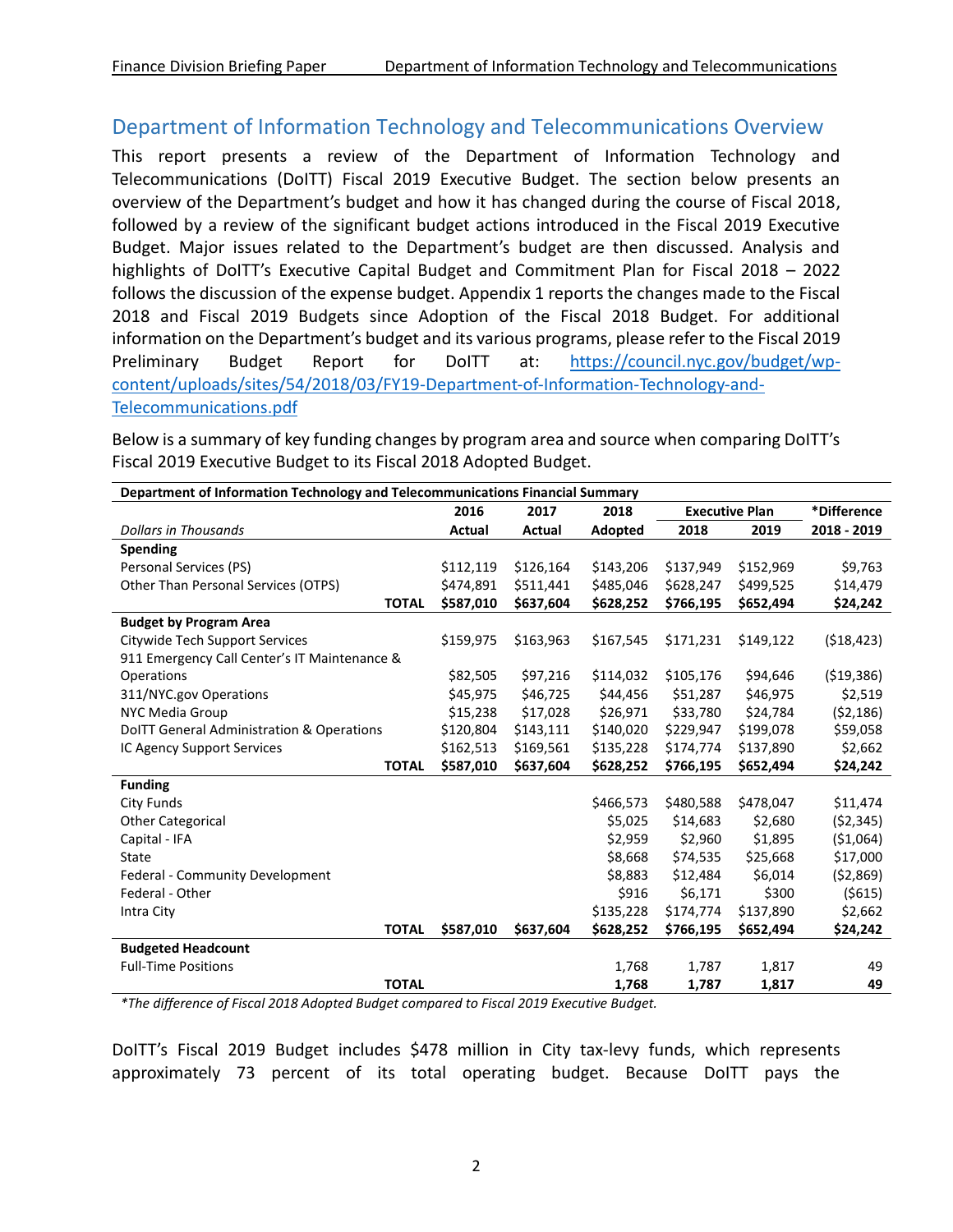telecommunication bills for the majority of City agencies, intra-city funding totals \$137.9 million, or 21 percent of the Department's total funding for Fiscal 2019.

DoITT's Fiscal 2019 Executive Budget is \$24.2 million more than its Fiscal 2018 Adopted Budget of \$628.3 million. The net change in the Fiscal 2019 Executive Budget is driven by an increase in funding for the New York City Cyber Command, and other Cyber Security related purposes and is offset by reductions associated primarily from the Department's Citywide Savings Program, and other re-estimates in the budget. When compared to the Fiscal 2018 Adopted Budget, the net change in headcount increases by 49 positions in Fiscal 2019. Although the newly created New York City Cyber Command adds 77 full-time positions in Fiscal 2019, it is offset by a one-time vacancy reduction of 28 positions across the agency due to hiring delays.

DoITT's current year budget (Executive Plan 2018 Column) has increased significantly when compared to its Fiscal 2018 Adopted Budget. The increase can be attributed to the recognition of State, Other Categorical, and Federal funding during the course of Fiscal 2018, such as the Mayor's Office of Criminal Justice (MOCJ) "Ecology of Justice" program, which has recognized \$33.7 million in State Asset Forfeiture funding into the Fiscal 2018 Budget. Furthermore, there was \$31 million in State funding earmarked for cyber security purposes at DoITT in the current year budget, of which \$17 million has been recognized for Fiscal 2019. This increase is also driven by non-city funds that have not yet been recognized into the coming year and intra-city agreements for telecommunication services that have not yet been renewed.

Below is a summary of key funding changes by program area and source when comparing DoITT's Fiscal 2019 Executive Budget to its Fiscal 2018 Adopted Budget.

#### **Changes by Funding Source**

- **State Funding.** The Fiscal 2019 Executive Budget increases DoITT's State funding by \$17 million when compared to its Fiscal 2018 Adopted Budget, which is attributed to State Asset Forfeiture (AF) funding earmarked for Cyber Security purposes at DoITT.
- **City Tax-Levy funding.** The Fiscal 2019 Executive Budget increases DoITT's City funding by \$11.4 million when compared to its Fiscal 2018 Adopted Budget, mainly dedicated to fund the newly created New York City Cyber Command, as per Executive Order 28 of Mayor de Blasio in July 2017.
- **Intra-City Funding.** The Fiscal 2019 Executive Budget recognized an increase in Intra-City payments when compared to its Fiscal 2018 Adopted Budget, totaling \$137.9 million, for services that DoITT purchases on behalf of client agencies, including telecommunications, data and consultant services. These are expenses that are not incurred by the Department.

### New in the Executive Budget

DoITT's Fiscal 2019 Executive Budget introduces \$5.3 million in new needs in Fiscal 2018 and \$59 million in Fiscal 2019, including \$55.7 million for the New York City Cyber Command in Fiscal 2019, and \$4.8 million in Fiscal 2018 for expediting the decommissioning of the New York City Wireless Network (NYCWiN), as the Council called for in the Fiscal 2019 Preliminary Budget Response.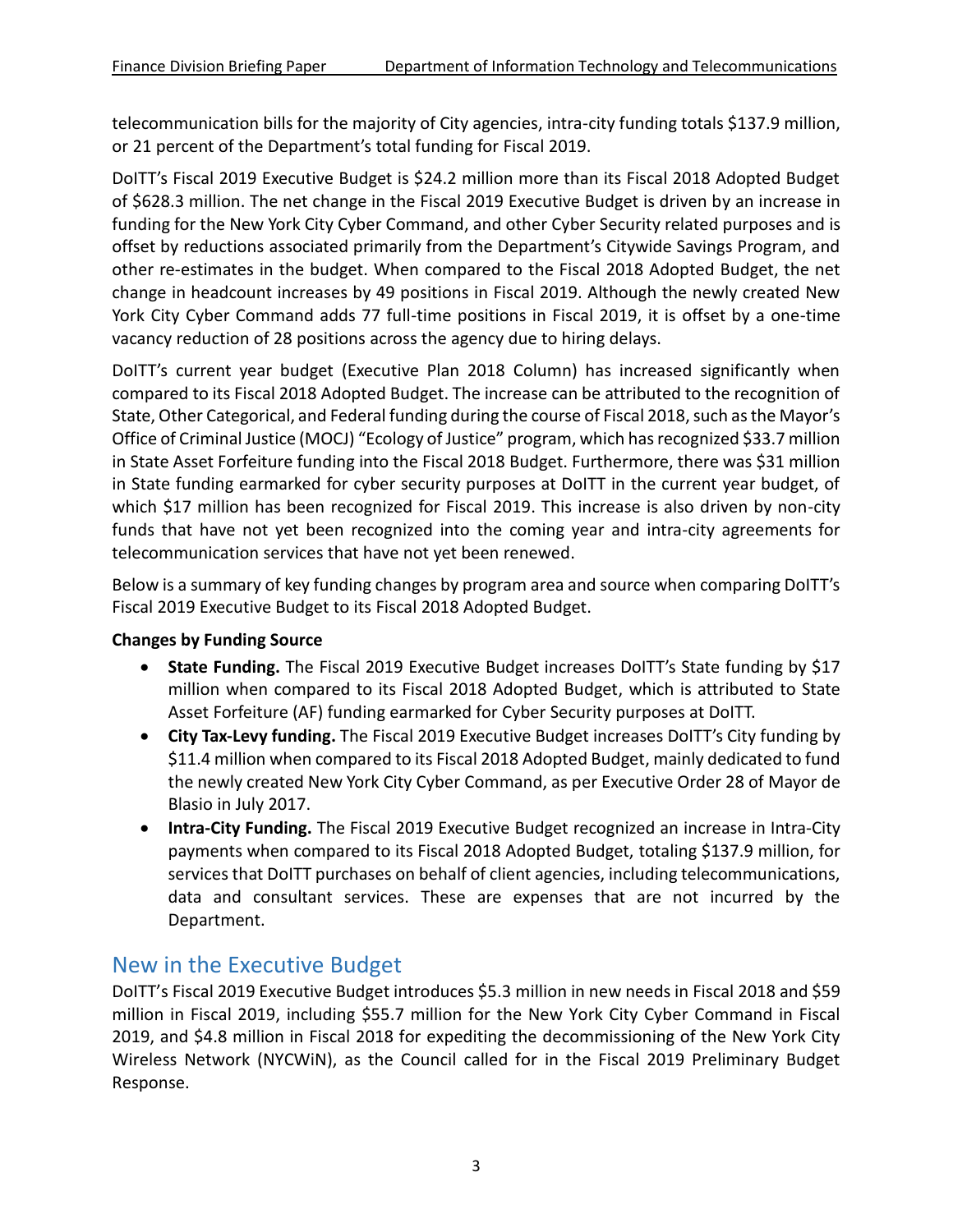- **New York City Cyber Command – Cybersecurity.** The Fiscal 2019 Executive Budget introduces \$370.9 million in new needs between Fiscal 2019 – Fiscal 2022, which includes \$55.7 million in Fiscal 2019 alone, and adds 77 full-time positions. Since its creation in July 2017 by Executive Order 28, the New York City Cyber Command (NYC3) has led the City's cyber defense efforts by directing citywide cyber defense and incident response, mitigating cyber threats, and providing guidance to the Mayor and other City agencies. Using the latest technologies and leveraging public-private partnerships, NYC Cyber Command will work to protect, detect, respond, and recover from threats while setting citywide information security policies and standards. NYC Cyber Command will also assist in protecting the digital lives of all New Yorkers. In March 2018, Mayor de Blasio announced a pioneering cybersecurity initiative called NYC Secure, a free mobile application aimed at protecting New Yorkers online. Using a steadily evolving suite of solutions, NYC Secure will defend New Yorkers from malicious cyber activity on mobile devices, across public Wi-Fi networks, and beyond.
- **Decommission of the New York City Wireless Network (NYCWiN).** NYCWiN is a highspeed, mobile data network providing first responders high-speed data access to support large file transfers, including fingerprints, mug shots, and City maps, among other stated benefits. The system costs upwards of \$50 million annually to maintain, yet its usage is limited. During the Fiscal 2019 Preliminary Budget hearings, DoITT testified that it is in the process of planning the decommissioning of NYCWiN as a matter of financial prudence, since NYCWiN would have become more expensive, requiring hundreds of millions in upgrades in the near future to maintain, and transfer the agencies to commercial carriers. The Council called on the Department to expedite the decommission process of the network in the Fiscal 2019 Preliminary Budget Response, and as such, DoITT has allocated \$4.8 million in new needs for Fiscal 2018 to cover the costs associated with developing the scope of work for the decommission process.
- **DoITT IT Savings.** DoITT will realize one-time savings of \$4 million in Fiscal 2018, by reducing the costs for some services through insourcing, negotiated savings, or eliminating services that are no longer needed. These savings are also realized due to delays in the rollout of software across the agency.
- **Public Safety Answering Center (PSAC) Maintenance Savings.** DoITT will realize savings of \$3.3 million in Fiscal 2018 and a baselined saving of \$3 million between Fiscal 2019 – 2022, due to various one-time building improvements that had lower than anticipated costs or are no longer needed.
- **PS Savings.** DoITT will realize savings of \$121,000 in Fiscal 2018 and \$4.5 million in Fiscal 2019 due to delays in filling 28 vacant positions across the agency.
- **HIPPA Funding Roll.** DoITT as rolled \$2.3 million in funding from Fiscal 2018 to Fiscal 2019 due to continued tech related work on the Health Insurance Portability and Accountability Act (HIPPA) project for the Department of Health and Mental Hygiene (DOHMH), which ensures patient confidentiality for all healthcare-related data.
- **Building Maintenance Services.** The Fiscal 2019 Executive Budget includes a funding transfer of a baselined amount of \$7 million between Fiscal 2019 – 2022 to the budget of the Department of Citywide Administrative Services (DCAS), as DoITT is in the process of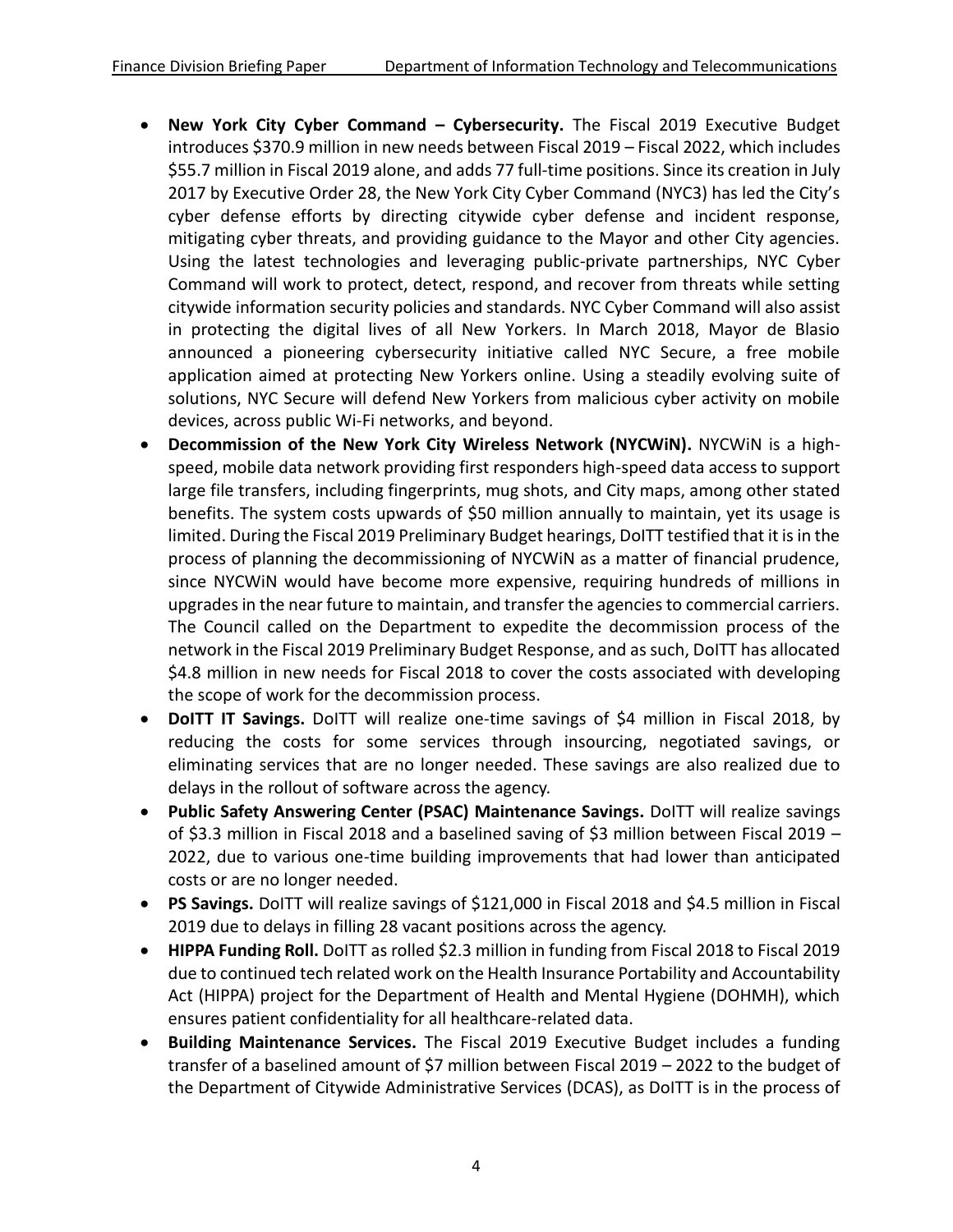transferring the responsibility of managing and maintaining the PSAC II facility to this agency.

- **CUNY Tech Fellows.** The Fiscal 2019 Executive Budget includes \$912,000 in Fiscal 2019 and \$1.2 million between Fiscal 2020 – 2021. This funding will be used to build on DoITT's partnership with the City University of New York (CUNY), by providing post-graduate work opportunities in technology positions at DoITT.
- **Lease Adjustment.** The Fiscal 2019 Executive Budget includes approximately \$1.1 million in baselined funding between Fiscal 2019 – 2022. This is a funding adjustment to DoITT's lease budget, to cover anticipated increases associated with the operating costs for DoITT's various facilities.

#### **Fiscal 2019 Preliminary Budget Response**

The Council's response to the Mayor's Fiscal 2019 Preliminary Budget included numerous recommendations for DoITT. The following are proposals that were funded/partially funded in the Fiscal 2019 Executive Budget.

- **Expediting the Decommission of the New York City Wireless Network (NYCWiN).** As previously mentioned, the Council called on the Department to expedite the decommission process of NYCWiN, as its use has been limited. Although there will be a cost to transfer the agencies that currently use the system to commercial carriers, the City can expect the decommissioning to result in substantial reoccurring budgetary savings. As such, DoITT allocated \$4.8 million in Fiscal 2018 and \$119,000 in Fiscal 2019 for the initial cost of the decommissioning process.
- **Reduce Spending on IT Contracts.** The Fiscal 2019 Budget includes \$299 million for data processing-related contracts. In the Fiscal 2019 Preliminary Budget Response, the Council encouraged DoITT to work with City agencies to reduce spending across the board by six to seven percent (or approximately \$20 million) by renegotiating contracts, consolidating contracts, and leveraging the City's massive purchasing power to bring the cost of these contracts down in Fiscal 2019 and in the outyears. Nonetheless, DoITT has slightly adjusted its contract budget by reducing contract spending in contractual general services by approximately \$4 million in Fiscal 2018, as part of the Citywide Cost Savings Plan. For additional information, please refer to the DoITT Contract Budget section of the report.
- **Rightsize the Mayor's Office of Media and Entertainment's (MOME) Film Incentive Fund.** While actual expenditures out of MOME's Film Incentive Program have averaged \$7 million annually over the past two fiscal years, the budget for this program is \$17.5 million in Fiscal 2019. In the Fiscal 2019 Preliminary Budget Response, the Council recommended a permanent reduction in funding for this budget line in Fiscal 2019 and in the outyears totaling \$5 million. Nonetheless, the Department will realize budgetary savings of \$423,000 in Fiscal 2018 and \$460,000 in Fiscal 2019, by reducing the costs associated with the Incentive Fund.

However, there are other issues that the Council called for in the Fiscal 2019 Preliminary Budget Response that have not been included in the Fiscal 2019 Executive Budget, as it pertains to the Department.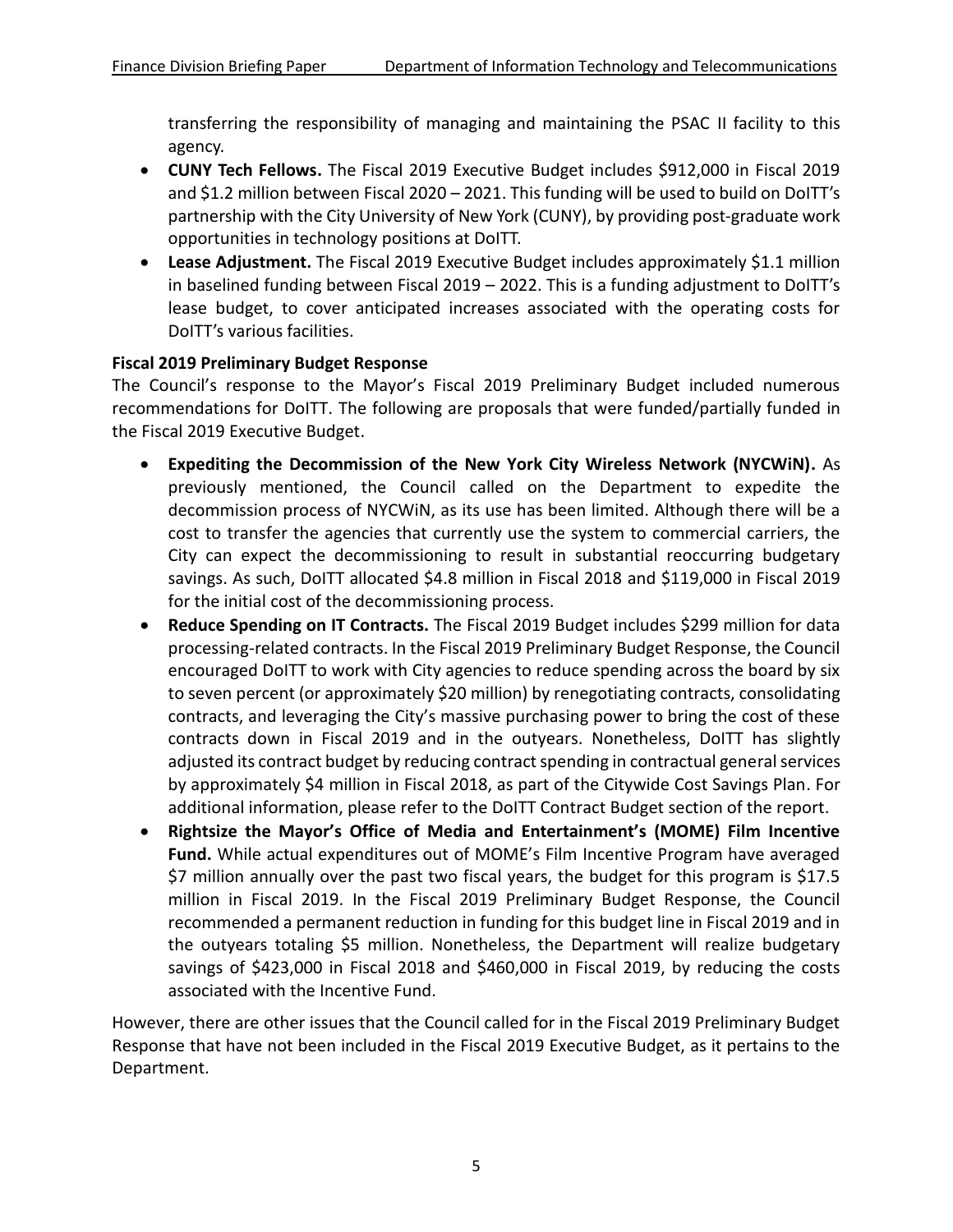- **Increase Funding to Bridge the Digital Literacy Gap.** In the Fiscal 2019 Preliminary Budget Response, the Council called on the Administration to add \$10.2 million in Capital Funding to the Fiscal 2019 Executive Budget to help bridge the digital literacy gap. Vulnerable populations have limited access to technology and this funding would help provide the infrastructure for digital literacy funding. The Council would like to see these funds used for the purchase of computers at senior centers, especially those based out of New York City Housing Authority (NYCHA) developments.
- **Increase Units of Appropriation.** Although the Council recommended the redesign of DoITT's units of appropriation to better reflect the operational structure of the Department, the structure of DoITT's budget has not yet changed.

### Miscellaneous Revenue

The Fiscal 2019 Executive Budget projects that the Department will generate Miscellaneous Revenue totaling \$180.6 million in Fiscal 2019, an increase of more than \$6 million as it was projected in the Fiscal 2019 Preliminary Budget. The increase is driven by additional revenue that the City will receive from advertisements on LinkNYC through its franchise agreement with CityBridge. For further information regarding DoITT's miscellaneous revenue streams as of the Fiscal 2019 Executive Budget, please refer to Appendix 2.

### DoITT Contract Budget

l

The Department's Fiscal 2019 Contract Budget totals \$255.8 million for 112 contracts, accounting for approximately 51 percent of the Department's Fiscal 2019 OTPS Budget. Contracts for Data Processing Equipment and Contractual General Services comprise a substantial portion, accounting for 49.8 percent and 26 percent respectively, of the Department's total Fiscal 2019 Contract Budget<sup>1</sup>. This is because DoITT provides computing services to City agencies in meeting their information processing needs. For further information regarding DoITT's Contract Budget as of the Fiscal 2019 Executive Budget, please refer to Appendix 3.

<sup>&</sup>lt;sup>1</sup> Contracts for Data Processing Equipment covers hardware and software maintenance costs, such as the Microsoft ELA License maintenance, Veritas license maintenance and McAfee license maintenance. Contracts for Contractual General Services include copier/printer leases, consultant/professions services, general facilities maintenance and repairs, among others.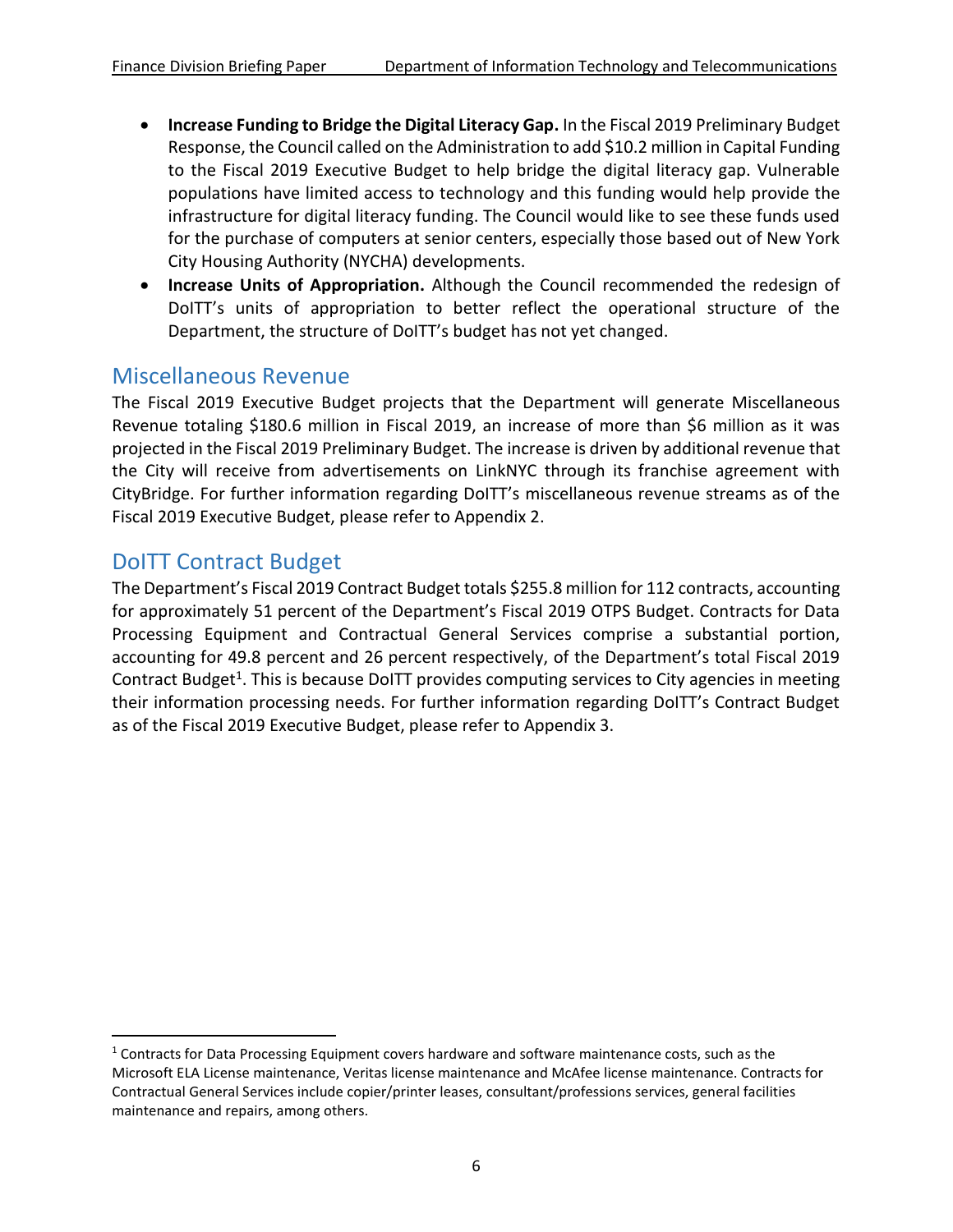# Capital Program

#### Fiscal 2019 Executive Capital Budget and Commitment Plan for Fiscal 2018-2022



DoITT's Fiscal 2019 Executive Capital Budget includes \$361 million in Fiscal 2019-2022, with \$158.4 million in Fiscal 2019.<sup>2</sup> This represents approximately one percent of the City's total \$49.4 billion Capital Budget for 2019-2022. Available appropriations for Fiscal 2018 total \$315.3 million. This includes \$299.7 million in reauthorized prior appropriations and \$39 million in authorized appropriations, less actual commitments of \$23.4 million in the current fiscal year.

#### **Capital Commitment Plan**

 $\overline{a}$ 

The Department's Executive Commitment Plan includes \$511.8 million in Fiscal 2018-2022. This represents less than one percent of the City's total \$81.9 billion Executive Commitment Plan. The Department's Capital Budget is significantly less the Capital Commitment Plan because it does not include the current appropriations for Fiscal 2018, or the amount of funding that may be reappropriated or rolled into the Fiscal 2019 Adopted Budget. The following section will provide an overview of the Capital Budget and Commitment Plan for DoITT.



The following is a list of new projects added in the Department's Fiscal 2019 Executive Budget. It should be noted that these projects were financed by shifting funds from other projects within DoITT's capital budget.

 $<sup>2</sup>$  The Capital Budget provides the required appropriations for Fiscal 2019 and planned appropriations for the</sup> subsequent three-year capital program. Appropriations represent the legal authority to spend capital dollars and are what the Council votes on at budget adoption.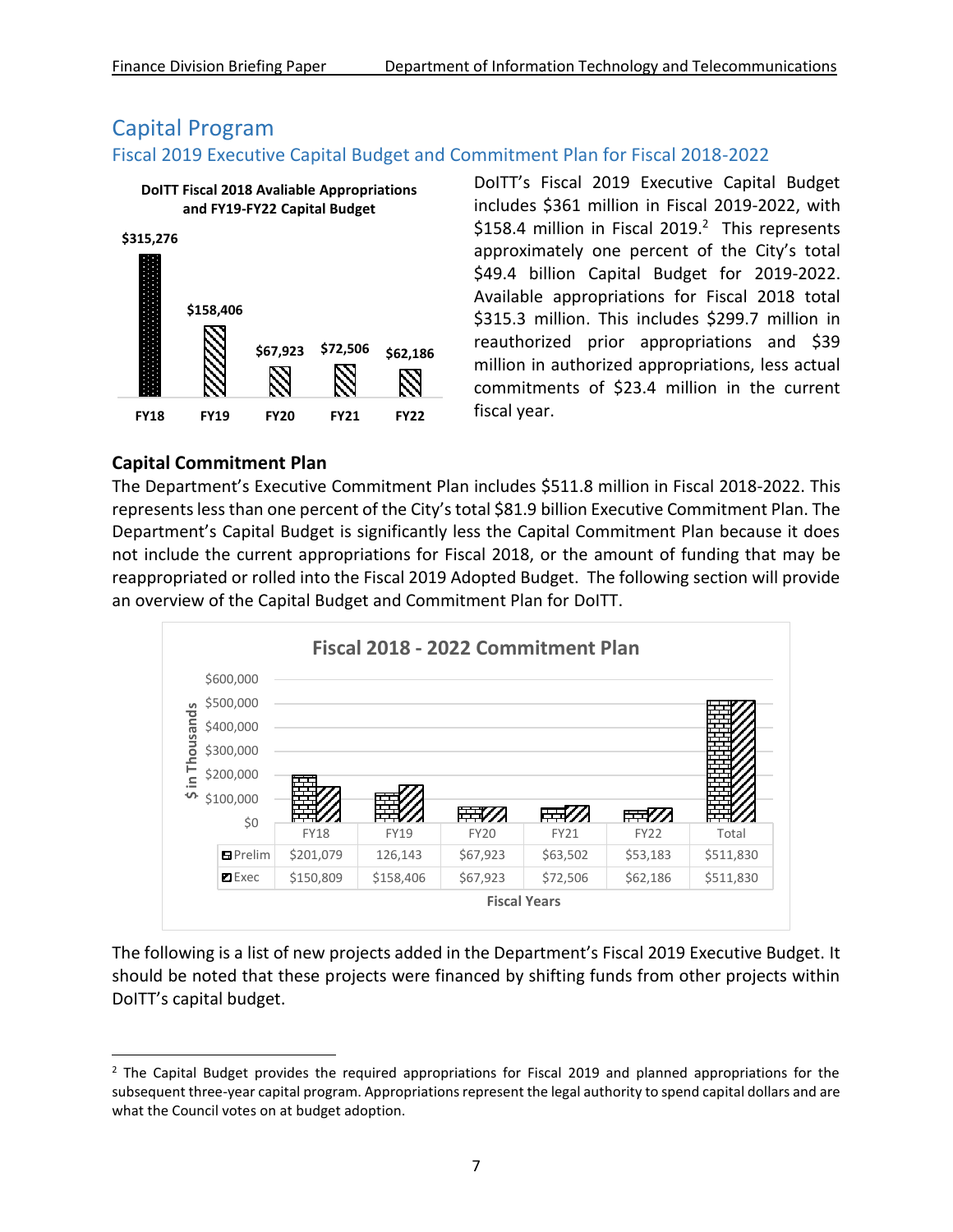- **FDNY Fire Computer Aided Dispatch (FireCAD) Hardware.** The Fiscal 2019 Executive Budget includes \$3.9 million for the installation of hardware for the FDNY at the two PSAC facilities.
- **PSAC II NYPD Logging and Recording.** The Fiscal 2019 Executive Budget includes \$723,000 for logging and recording tech software for the NYPD.

Overall, the City continues work on Stage 2 of planned upgrades and enhancements to its 911 Emergency System. In December 2011, in collaboration with the NYPD and FDNY, the Office of Citywide Emergency Communications completed Stage 1, which included significant upgrades to the call-taking systems and telecommunications infrastructure, as well as co-location of NYPD, FDNY and EMS call taking and dispatch operations. ECTP's work on Stage 2 continues as the City develops a new, consolidated Fire and EMS dispatch system in a second, fully redundant PSAC II in the Bronx. As previously mentioned, NYPD call taking operations commenced at PSAC II in June 2016.

 **Identity and Access Services Infrastructure Upgrade.** The Fiscal 2019 Executive Budget includes \$279,000 in capital funding to streamline agency operations. This forms a larger part of DoITT's work in infrastructure improvements associated with the leverage of data centers, fiber optic network, wireless data network, and other resources in order to achieve cost savings for City agencies in need of internet access, data center hosting and management, email, security and firewall solutions, disaster recovery sites, wireless solutions and remote access.

#### **Other DoITT Managed Projects**

Additionally, a portion of the capital funding for DoITT projects is housed in other areas of the Fiscal 2018 – 2022 Capital Commitment Plan. These include funding to finalize the Citywide VoIP (Voice over Internet Protocol) implementation under the Citywide Equipment Budget line (PU) and \$40 million for the Public Buildings Budget line (PW), which includes a large project of \$13.2 million for Fiscal 2022 for an alternate data center for the Financial information Services Agency (FISA). It should also be noted that DoITT reduced \$544,000 in capital funds in Fiscal 2018 from the Citywide Equipment Capital Budget, in order to reflect more accurate project timelines.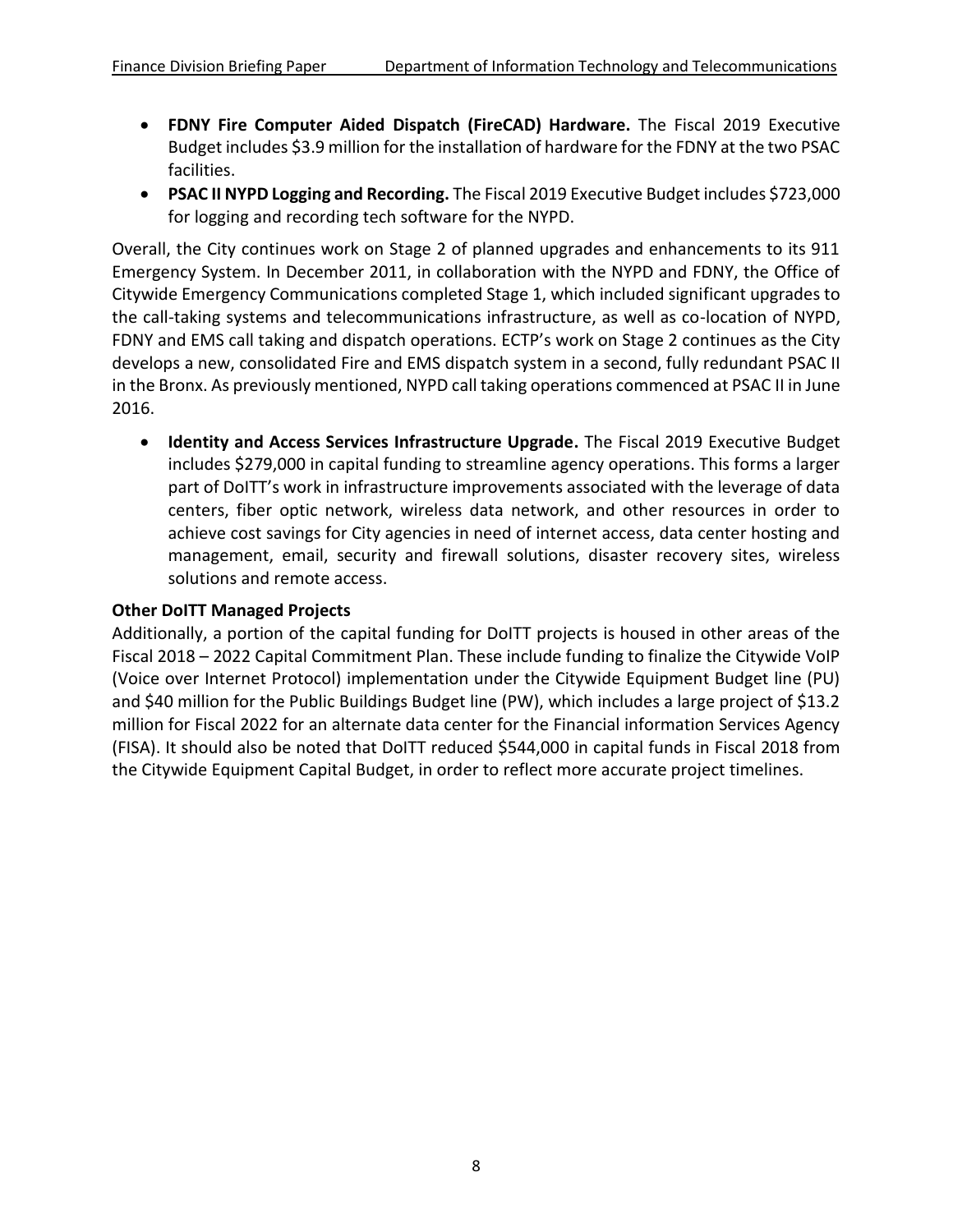# Appendix 1: Fiscal 2019 Budget Actions since Fiscal 2018 Adoption

|                                                  | Fiscal 2018 |                          |                          | Fiscal 2019 |                          |              |  |
|--------------------------------------------------|-------------|--------------------------|--------------------------|-------------|--------------------------|--------------|--|
| <b>Dollars in Thousands</b>                      | City        | Non-City                 | <b>Total</b>             | City        | <b>Non-City</b>          | <b>Total</b> |  |
| DoITT Budget as of the 2018 Adopted Budget       | \$466,574   | \$161,680                | \$628,254                | \$443,596   | \$153,209                | \$596,805    |  |
| New Needs - Prelim 2018                          |             |                          |                          |             |                          |              |  |
| 311 Re-Architecture Project                      | \$4,264     |                          | \$4,264                  |             |                          |              |  |
| <b>Broadband Access Project</b>                  | 2,557       | $\overline{\phantom{a}}$ | 2,557                    | 3,019       | $\overline{a}$           | 3,019        |  |
| Citywide Procurement Innovation Project Contract | 10,027      | $\overline{\phantom{m}}$ | 10,027                   | 7,500       |                          | 7,500        |  |
| <b>MOME - Closed Captioning</b>                  | 100         |                          | 100                      | 100         |                          | 100          |  |
| MOME - Nightlife Office                          | 132         | $\blacksquare$           | 132                      | 221         |                          | 221          |  |
| <b>WMBE Tracking Tool</b>                        | 377         | $\overline{\phantom{a}}$ | 377                      | 256         |                          | 256          |  |
| 311 Language Interpretation                      | 419         | $\overline{\phantom{a}}$ | 419                      | 419         |                          | 419          |  |
| 311 Re-Architecture                              | 2,497       |                          | 2,497                    |             |                          |              |  |
| <b>CP Maintenance</b>                            | 3,305       | $\overline{\phantom{a}}$ | 3,305                    | 2,421       |                          | 2,421        |  |
| <b>Cyber Security</b>                            | 5,565       | $\overline{\phantom{a}}$ | 5,565                    |             |                          |              |  |
| MOME Office of Nightlife                         | 56          | $\overline{\phantom{a}}$ | 56                       | 116         | $\overline{\phantom{a}}$ | 116          |  |
| <b>Subtotal New Needs</b>                        | \$29,299    |                          | \$29,299                 | \$14,051    |                          | \$14,051     |  |
| <b>Other Adjustments</b>                         |             |                          |                          |             |                          |              |  |
| <b>DoITT IT Savings</b>                          | $$$ (3,689) |                          | $$$ (3,689)              | \$(3,570)   |                          | \$(3,570)    |  |
| <b>IT Savings</b>                                | (4, 169)    |                          | (4, 169)                 | (5, 597)    |                          | (5, 597)     |  |
| <b>MOME Program Cost Reductions</b>              | (226)       | $\blacksquare$           | (226)                    | (236)       | $\blacksquare$           | (236)        |  |
| <b>Other City Adjustments</b>                    | (3,080)     |                          | (3,080)                  | (48)        |                          | (48)         |  |
| <b>State Adjustments</b>                         |             | 67,867                   | 67,867                   |             |                          |              |  |
| <b>CDBG</b>                                      |             | 3,625                    | 3,625                    |             |                          |              |  |
| <b>Other Federal Adjustments</b>                 |             | 5,256                    | 5,256                    |             | (81)                     | (81)         |  |
| <b>Other Categorical Adjustments</b>             |             | 9,815                    | 9,815                    |             | (47)                     | (47)         |  |
| Intra-City Adjustments                           |             | 32,747                   | 32,747                   |             | 1,206                    | 1,206        |  |
| <b>Subtotal Other Adjustments</b>                | \$(11, 164) | \$119,308                | \$108,144                | \$(9,451)   | \$1,078                  | \$(8,373)    |  |
| <b>Total All Changes</b>                         | \$18,135    | \$119,308                | \$137,444                | \$4,600     | \$1,078                  | \$5,678      |  |
| DoITT Budget as of the Prelim 2019 Budget        | \$484,707   | \$280,990                | \$65,697                 | \$448,292   | \$154,284                | \$602,576    |  |
| New Needs - Exec 2019                            |             |                          |                          |             |                          |              |  |
| Citywide Support - MIS                           |             | $\overline{\phantom{a}}$ | -                        | \$363       |                          | \$363        |  |
| <b>CUNY Tech Fellows</b>                         |             | $\overline{\phantom{a}}$ | $\overline{\phantom{a}}$ | 912         |                          | 912          |  |
| Cyber Command - CyberSecurity                    |             |                          |                          | 39,798      | 15,881                   | 55,679       |  |
| <b>IFA Extensions</b>                            |             | $\overline{\phantom{a}}$ |                          |             | 1,894                    | 1,894        |  |
| Intra-City Phone Adjustment                      |             |                          |                          |             | (100)                    | (100)        |  |
| MOME NYC Media Transmitter Lease                 | 540         | $\overline{\phantom{a}}$ | 540                      |             |                          |              |  |
| MOME Office of Nightlife                         |             |                          |                          | 89          |                          | 89           |  |
| <b>NYCWIN Decommissioning Cost</b>               | 4,807       |                          | 4,807                    | 119         |                          | 119          |  |
| <b>Subtotal New Needs</b>                        | \$5,347     | $\overline{\phantom{0}}$ | \$5,347                  | \$41,281    | \$17,675                 | \$58,956     |  |
| <b>Other Adjustments</b>                         |             |                          |                          |             |                          |              |  |
| <b>IT Savings</b>                                | \$(4,038)   | $\overline{\phantom{a}}$ | \$(4,038)                |             | $\overline{\phantom{a}}$ |              |  |
| <b>Building Maintenance Savings</b>              | (3,300)     |                          | (3,300)                  | (3,000)     |                          | (3,000)      |  |
| <b>MOME Accruals</b>                             | (150)       | $\overline{\phantom{a}}$ | (150)                    |             |                          |              |  |
| <b>MOME</b> - Incentive Fund Savings             | (423)       |                          | (423)                    | (460)       |                          | (460)        |  |
| <b>PS Savings</b>                                | (121)       |                          | (121)                    | (4,500)     | $\overline{\phantom{a}}$ | (4,500)      |  |
| <b>Other City Adjustments</b>                    | (1, 435)    |                          | (1, 435)                 | (3, 567)    |                          | (3, 567)     |  |